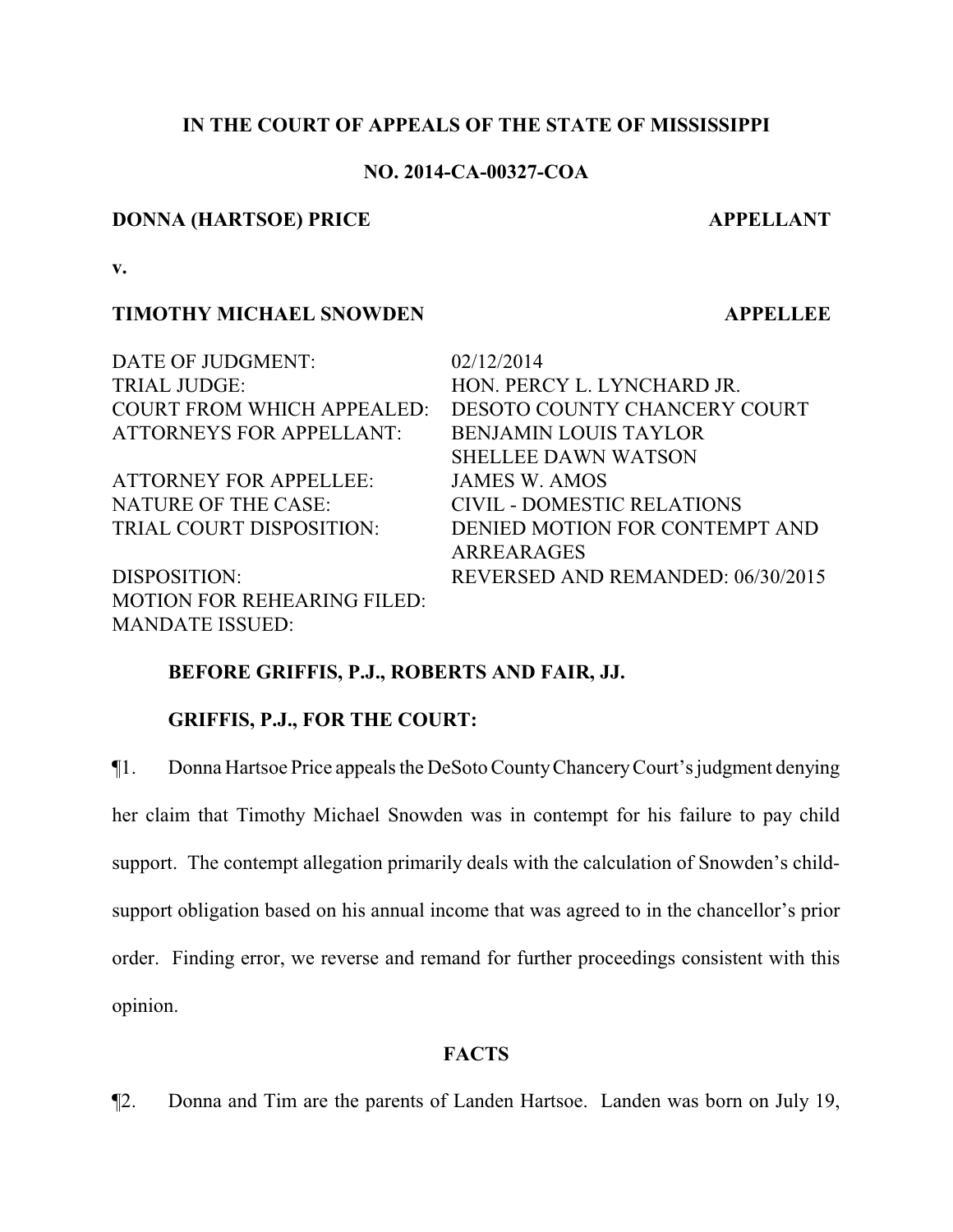1994. Donna and Tim were never married. At the time of the hearing in this matter, Landen was nineteen years old.

¶3. On January 20, 2004, Chancellor Melvin McClure Jr. entered an "Agreed Order on Paternity, Child Custody, Child Support and Visitation." In the order, Tim acknowledged that he was Landen's father. The order awarded Donna sole physical custody of Landen, gave Tim visitation rights, and required Tim and Donna to share joint legal custody on a limited basis.<sup>1</sup> The order also contained two provisions that required Tim to pay child support and college-education expenses:

[Tim] will pay [Donna] child support based upon [f]ourteen [p]er[c]ent (14%) of his adjusted gross income pursuant to statutory guidelines. Said child support amount shall be adjusted appropriately on March 1st of each year beginning 3/1/04 based upon the income of [Tim] as documented for the preceding year. [Tim] will provide necessary documentation on or before February 15th of each year consecutively beginning 2/15/04. Child support to be paid by [Tim] to [Donna] shall continue at \$620.00 per month until March 1, 2004[,] and, thereafter, until appropriately adjusted as per the terms of this agreement.

. . . .

Parties agree to equally share tuition costs and book expenses for college for said minor child based upon those expenses charged at the University of

<sup>&</sup>lt;sup>1</sup> The order read:

<sup>[</sup>T]he parties [shall] share joint legal custody on a limited basis[,] i.e.[,] only as to issues related to decisions concerning [medical] life support[,] and the parties shall immediately notify the other in the event of hospitalization and provide reasonable updates on condition and care of the minor child. The parties agree that the [Donna] shall provide [Tim] a copy of each report card and allow [Tim] access to discuss the educational needs and participate in the educational needs with the minor's teachers.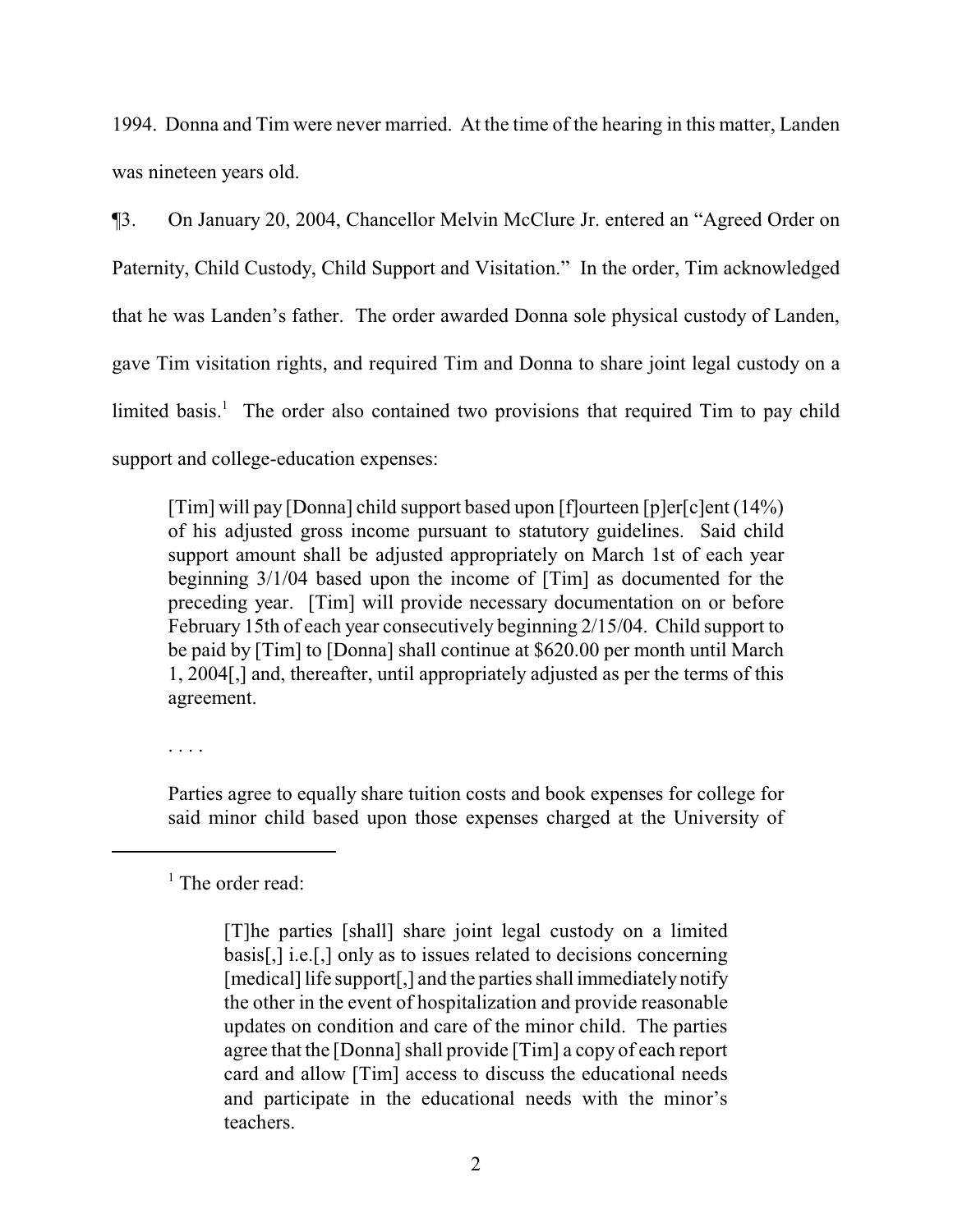Mississippi at the time that said minor child begins college. Said minor child may attend any college of his choice subject to this financial parameter. Child must be a full-time student and maintain a "C" average. All expenses to be documented to each party and each of them shall pay their equal share within [fourteen] days of notification. Child support shall be paid until the said minor child reaches the age of [twenty-one] years; thereafter, assuming that said child is a full-time student, parties shall equally share all college expenses for tuition, books, room [and] board[,] and other reasonable and necessary expenses up until the child reaches the age of [t]wenty-three . . . years.

¶4. In 2009, the chancellor granted a modification to visitation to allow for a more conducive schedule for Landen to play football. The order incorporated the provisions of the 2004 order verbatim regarding the calculation and length of child support.

¶5. On March 25, 2013, Tim filed a petition to modify child support. Tim alleged that Landen was eighteen years old and would soon be emancipated. On May 1, 2013, Tim stopped paying child support. Tim also refused to pay one-half of Landen's spring college tuition because Landen was not a full-time student. Donna responded with a petition for contempt regarding the unpaid child support and college expenses.

¶6. In discovery, Donna learned thatTimhad been calculating his child-support obligation by his taxable income since 2004 and not "pursuant to statutory guidelines." Donna learned that Tim received a housing allowance and "sea pay" from his employer, the United States Navy. Neither his housing allowance nor his "sea pay" was taxable to Tim; thus, these amounts were not reported on his federal-income-tax form. Tim acknowledged that his "sea pay" should have been included in his child-support calculation, and he agreed to pay Donna fourteen percent of that amount. Donna argued that she was also entitled to receive fourteen percent of Tim's housing allowance during the years since 2004.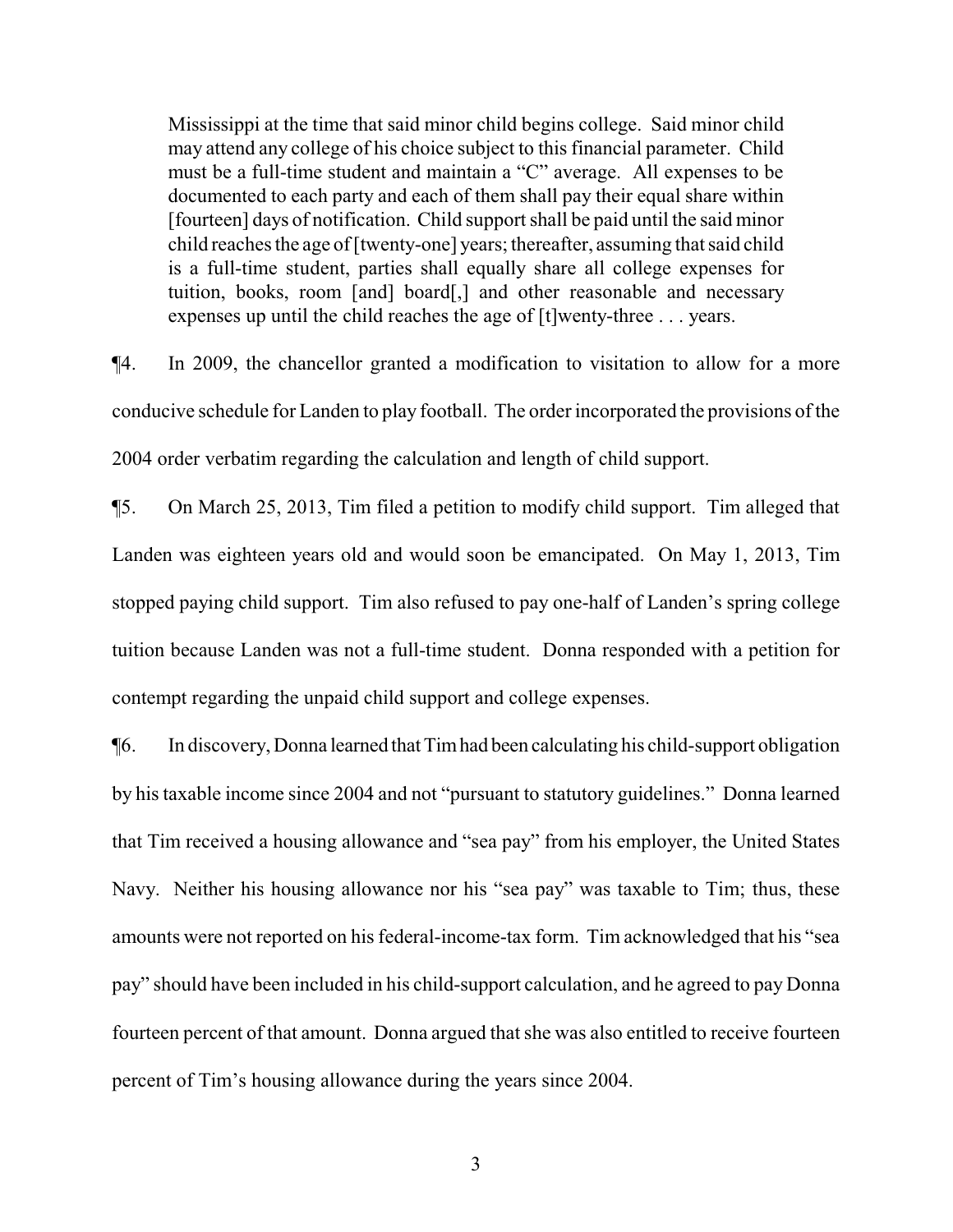¶7. A hearing was held on July 26, 2013. Then, on October 7, 2013, Chancellor Percy L.

Lynchard Jr. issued an opinion of the court. The opinion was reduced to an order, which

was entered on February 12, 2014. In the order, the chancellor ruled:

[Tim] received total "sea pay" of \$7,039.00 for the months between May [] 2010 through June [] 2012. That [Tim] shall pay unto [Donna] fourteen percent (14%) of that amount, or \$985.46;

That [Tim] pay unto [Donna] child support for the months of May [] 2013 through October [] 2013 (six months) in a lump sum and continue to pay child support each and every month thereafter as ordered by the Court in the Order dated June 24, 2009. That said child support shall be in the amount of fourteen percent (14%) of all income of [Tim] including "sea pay" but excluding housing allowance receipts. That the calculated amount for the months of March [] 2013 through February [] 2014 was \$692.42 per month. That no "sea pay" was collected during the May [] 2013 through October [] 2013 time period. That [Tim] shall pay . . . [Donna] for the six months of May [] 2013 through October [] 2013, or \$4,154.52, immediately without unreasonable delay.

That expenses for books [were] not incurred and tuition expenses were \$1,050.00 for the Spring 2013 semester. That [Tim] shall pay unto [Donna] one-half of the tuition costs, or \$525.00.

¶8. It is from this order that Donna now appeals.

### **ANALYSIS**

¶9. In domestic-relations cases, this Court will not disturb a chancellor's judgment when it is supported by substantial credible evidence unless the chancellor abused his or her discretion, was manifestly wrong or clearly erroneous, or applied an erroneous legal standard. *Rolison v. Rolison*, 105 So. 3d 1136, 1137 (¶4) (Miss. Ct. App. 2012). "If the chancellor's findings are supported by substantial evidence, then we will affirm." *Id*. (citation omitted). Questions of law, however, are reviewed de novo. *Price v. Price*, 22 So. 3d 331, 332 (¶8)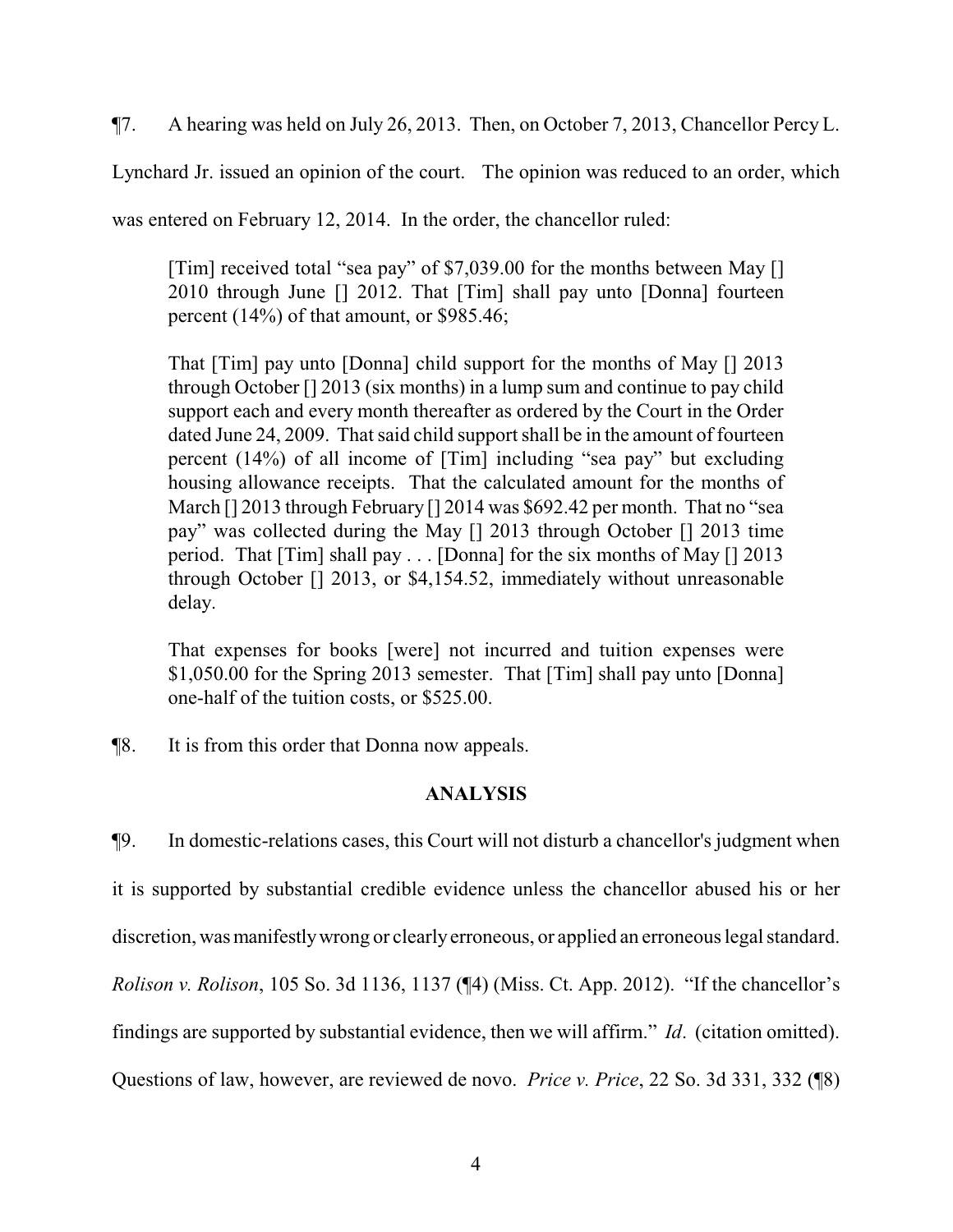(Miss. Ct. App. 2009).

*I. Whether the chancellor erred by excluding Tim's basic-housing allowance as income in the child-support calculation.* 

¶10. Donna claims that Tim has underpaid his child-support obligation. The child-support order provides that "[Tim] will pay [Donna] child support based upon [f]ourteen [p]er[c]ent (14%) of his adjusted gross income pursuant to statutory guidelines." The order also provides that this amount is to be adjusted annually.

¶11. We begin with the child-support guidelines. Mississippi Code Annotated section 43-

19-101(3)(a) (Supp. 2014) provides that "gross income" includes the following:

*[G]ross income from all potential sources that may reasonably be expected to be available to the absent parent including*, but not limited to, the following: wages and salary income; income from self-employment; income from commissions; income from investments, including dividends, interest income and income on any trust account or property; [the] absent parent's portion of any joint income of both parents; workers' compensation, disability, unemployment, annuity and retirement benefits, including an Individual Retirement Account (IRA); any other payments made by any person, private entity, federal or state government or any unit of local government; alimony; any income earned from an interest in or from inherited property; *any other form of earned income*; and gross income shall exclude any monetary benefits derived from a second household, such as income of the absent parent's current spouse[.]

(Emphasis added).

¶12. When the original order was entered in 2004, Tim was an officer of the United States Navy. Tim received nontaxable federal payments for basic allowable housing (BAH) and basic allowable subsistence (BAS). Tim testified that his attorneys told him to rely on his mother-in-law, acting as histax accountant, to calculate his monthly child-support obligation. His mother-in-law claimed she read the statute and "double-checked" with social services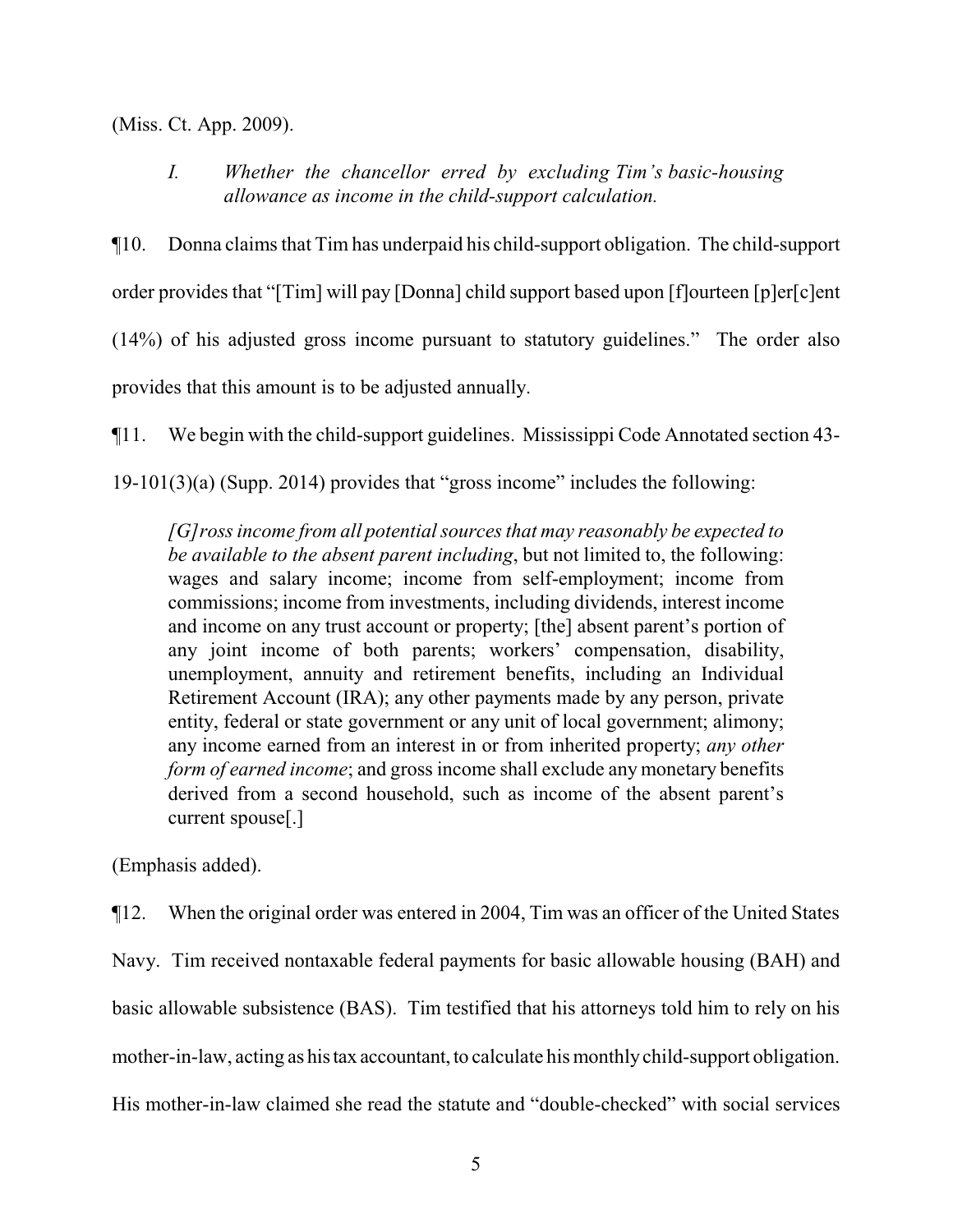to determine that child-support calculations were to be based solely on taxable income.

¶13. Here, Donna and Tim agreed to an escalation clause to determine the appropriate amount of child support. Previously, this Court noted that "[t]he parties may in fact agree of their own volition to do more than the law requires of them. Where such a valid agreement is made, it may be enforced just as any other contract." *Stigler v. Stigler*, 48 So. 3d 547, 551 (¶9) (Miss. Ct. App. 2009) (internal citations omitted). Here, Donna and Tim both agreed to the escalation clause as written. Tim has not contested the validity or enforceability of the clause in this action. Thus, it is a valid clause in their agreement.

¶14. In *Bustin v. Bustin*, 806 So. 2d 1136, 1139 (¶8) (Miss. Ct. App. 2001), this Court considered the language "any other form of earned income" in section 43-19-101(3)(a), containing the provisions commonly referred to as the child-support guidelines. Sue and William Bustin were divorced, and William was ordered to pay child support for two children at the statutory amount of twenty percent of his gross income. *Id.* at 1137 (¶2). After the divorce, William was promoted to be the pastor at his church, and was given a housing allowance of \$1,500 per month. *Id.* William brought a motion to modify his childsupport obligation, for contempt, and for sanctions, while Sue responded with her own motion to modify. *Id.* at (¶3). The chancellor determined that William's housing allowance should be included in the calculation of his gross income. *Id.* at (¶1). This Court held:

It appears from a plain reading of the text that the statute addresses the issue of income and what is included when tabulating child support. The phrase "any other form of earned income" would seem to include items in a person's salary package. William is given that housing allowance as part of his salary from the church. If William went to a bank tomorrow and applied for a loan, he would most definitely list his housing allowance as income in order to show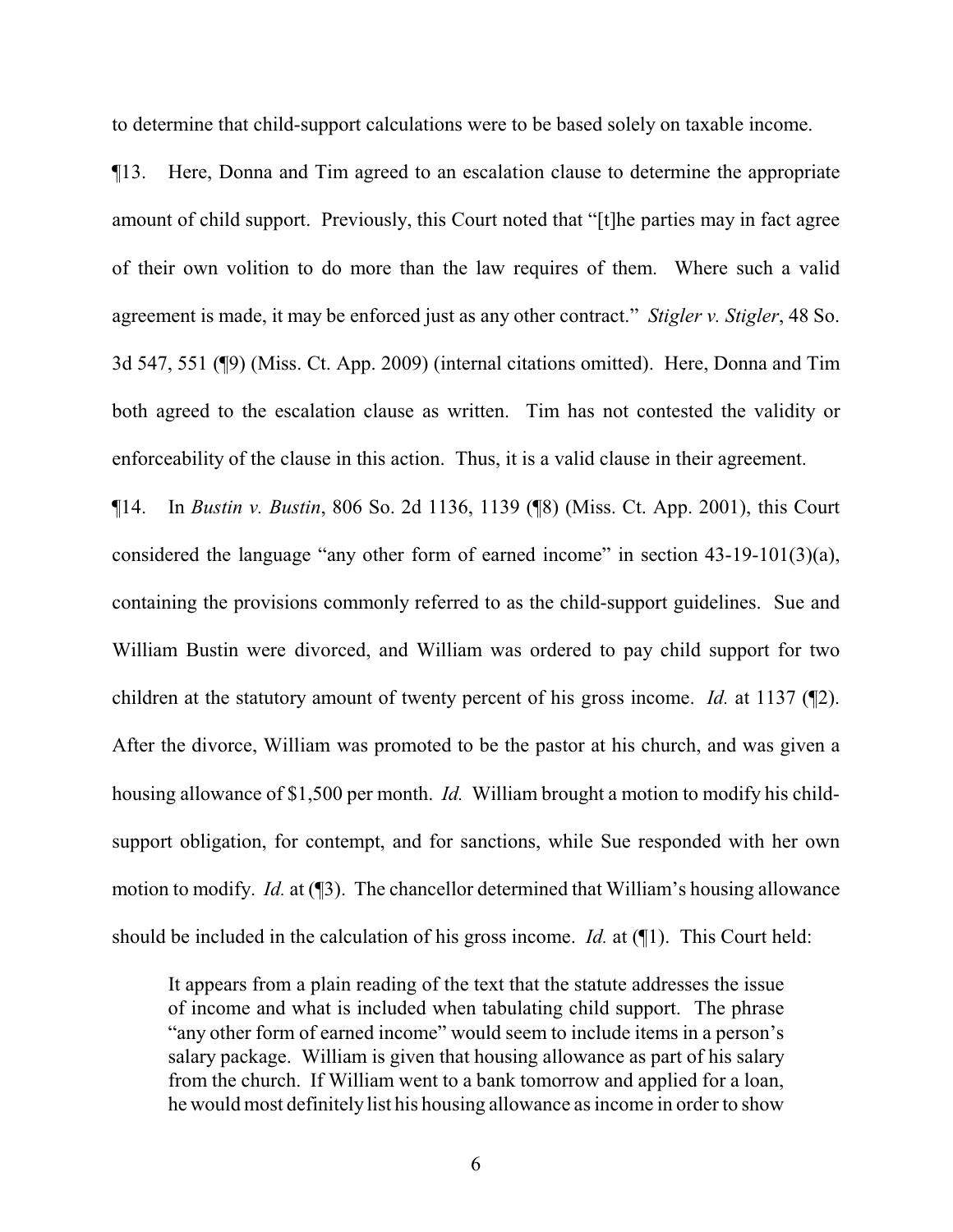that he would be able to repay his loan. Salary from one's employer is one of the key elements when estimating everything from income taxes to interest rates on a bank loan.

Moreover, computing one's income for taxation is different than computing one's income for child[-]support purposes. Our state must protect the best interests of the child. One of the ways Mississippi accomplishes that goal is child[-]support enforcement through statutes. Our statutes delineate what is to be considered as gross income for the purposes of computing child support. This issue is also without merit.

*Id.* at 1140 (¶[10-11).

¶15. Quite frankly, this interpretation of section 43-19-101(3)(a) leads to a logical result. UniformChanceryCourt Rule 8.05(a) requires the parties to file a "detailed written statement of actual income and expenses." The Rule 8.05 form provides for the detail of income and expense. Income is to be disclosed in section 2. Line 13, "Present Monthly Gross Income," requires the disclosure of "[m]onthlyreimbursed expenses and in-kind payments to the extent that they reduce personal living expenses such as cars, travel, gas, phone, etc." This amount is included in the calculation for the chancellor to determine gross income. Similarly, the Rule 8.05 form provides for the expense to be deducted. Section 3, "Monthly Expenses," requires a party to disclose "[m]onthly mortgage or rent payments."

¶16. We find that Tim's BAH and BAS payments are a "form of earned income" under section 43-19-101(3)(a). The United States Navypaid Timadditional income for his housing and subsistence, and these payments were earned by Tim and assisted him with the payment of his monthly expenses.

¶17. The advice Tim received from his accountant/mother-in-law was incorrect. The chancellor's order clearly stated that Tim was to pay Donna fourteen percent of his gross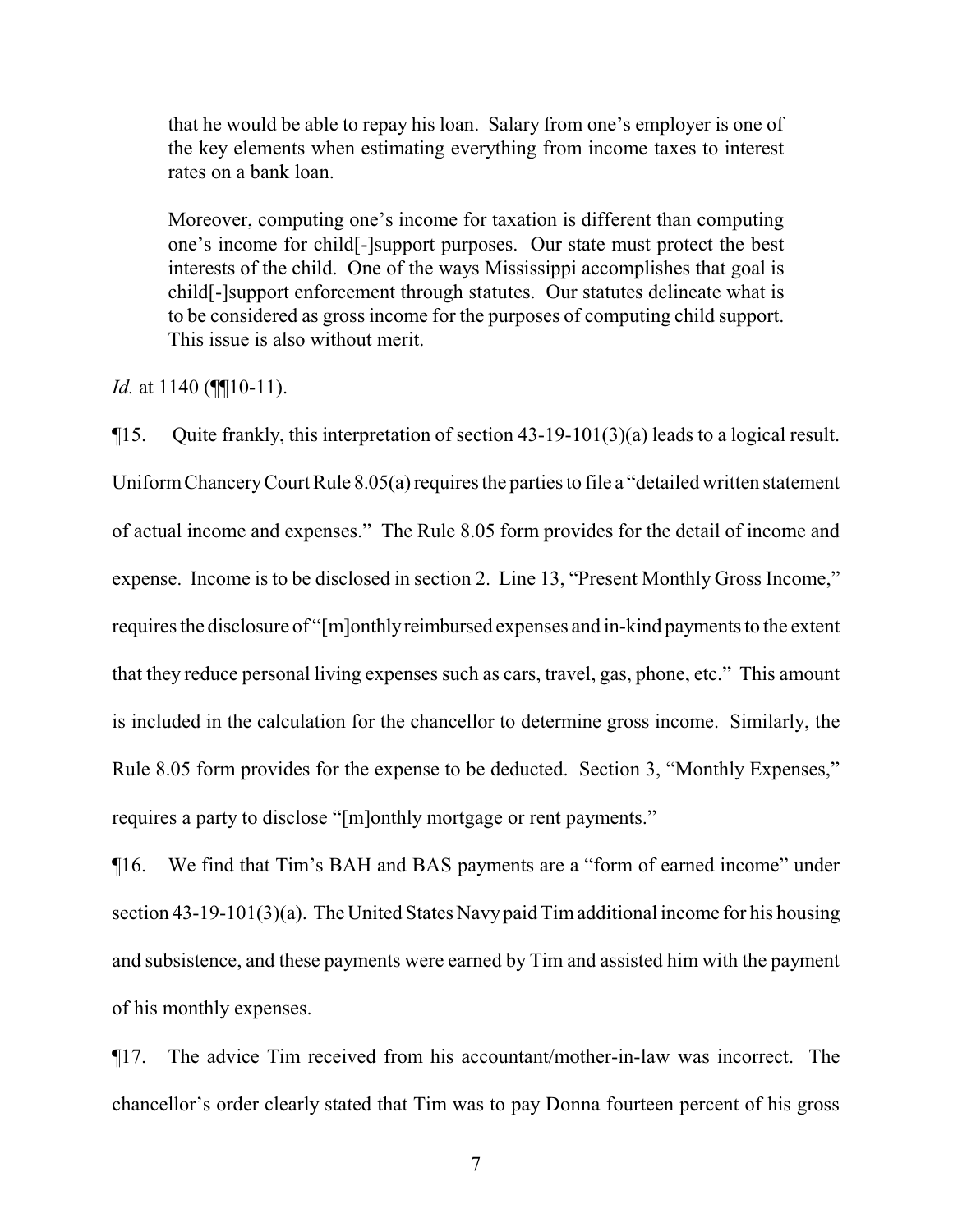income as determined by the statutory guidelines. Tim's BAH and BAS should have been included in the child-support calculations.

¶18. Once the order is set, "[n]o party obligated by a judicial decree to provide support for minor children may resort to self[-]help and modify his or her obligation with impunity. The interest of children weighs in the judicial mind far heavier than those of either parent." *Cumberland v. Cumberland*, 564 So. 2d 839, 847 (Miss. 1990). Further, *Tanner v. Roland*, 598 So. 2d 783, 786 (Miss. 1992), states: "[C]hild support payments vest in the child as they accrue. Once they have become vested, just as they cannot be contracted away by the parents, they cannot be modified or forgiven by the courts."

¶19. Accordingly, we find that the chancellor's decision to deny Donna's request for payment ofthe arrearage was manifestlywrong and clearly erroneous. Therefore, we reverse the chancellor's judgment and remand this issue for the chancellor to calculate the amount of additional child support owed by Tim from 2004. Having determined the error, several of the other issues asserted by Donna are now moot.

#### *II. Whether Tim was in contempt.*

¶20. Donna has also raised several issues in which she claims that the chancellor erred when he did not find Tim in contempt and award her attorneys' fees.

¶21. "Whether a party is in contempt is left to the chancellor's substantial discretion." *McIntosh v. Dep't of Human Servs*., 886 So. 2d 721, 725 (¶11) (Miss. 2004). "Failure to comply with a court order is prima facie evidence of contempt." *Evans v. Evans*, 75 So. 3d 1083, 1087 (¶14) (Miss. Ct. App. 2011) (citing *McIntosh*, 886 So. 2d at 724 (¶11)). "To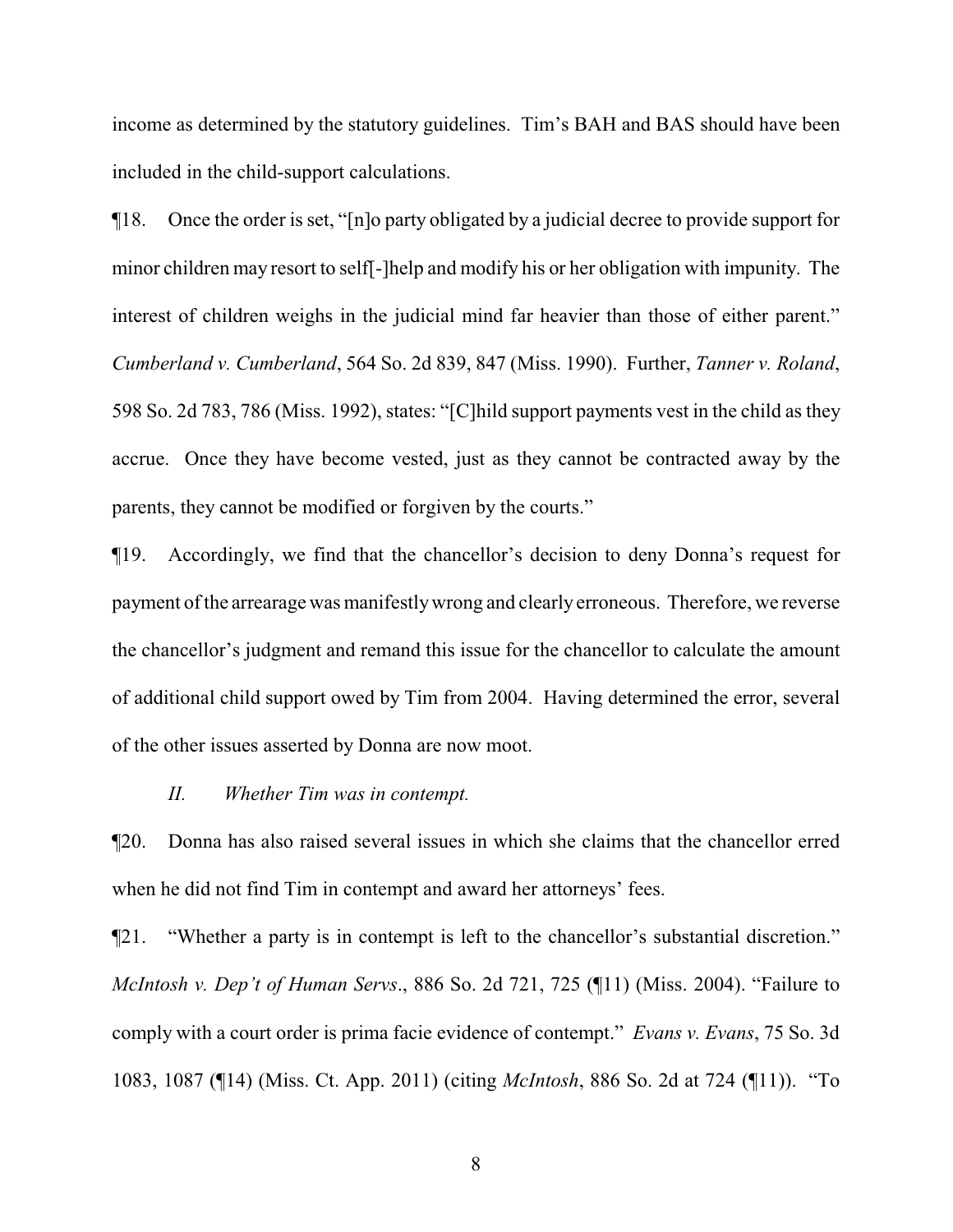rebut a prima facie case of contempt, a defendant must show an 'inability to pay, that the default was not willful, that the provision violated was ambiguous, or that performance was impossible.'" *Id.* (quoting Deborah H. Bell, *Bell on Mississippi Family Law* § 11.05[1][a] (1st ed. 2005)).

¶22. Tim testified that he was acting on the advice of counsel when he used his mother-inlaw/tax accountant to calculate his child-support payments. Acting on the advice of counsel does not excuse a person from following an order, but it may be considered in determining whether there was willful contempt. *Cossitt v. Cossitt*, 975 So. 2d 274, 279 (¶23) (Miss. 2008). "A contempt citation is proper onlywhen the contemner has wilfully and deliberately ignored the order of the court." *Cooper v. Keyes*, 510 So. 2d 518, 519 (Miss. 1987) (citing *Millis v. State*, 106 Miss. 131, 63 So. 344 (1913)).

¶23. As for the inclusion of his "sea pay" in the child-support calculation, Tim decided to exclude these payments from his child support. "Sea pay" is nonrecurring, taxable pay that is received while on sea duty. Tim advised his mother-in-law/tax accountant to exclude it from the calculation. From what he had read, he thought that because it was nonrecurring pay, it did not need to be included.

¶24. In *Milam v. Milam*, 509 So. 2d 864, 866 (Miss. 1987), the Mississippi Supreme Court held that it "will not reverse the [c]hancellor upon a finding of fact short of manifest error, and none is present here. Contempt is to be determined upon the facts of an individual case and is a matter for the trier of fact." As to the "sea pay," the chancellor apparently found Snowden to be sincere when he thought it was not to be included. Although we find no basis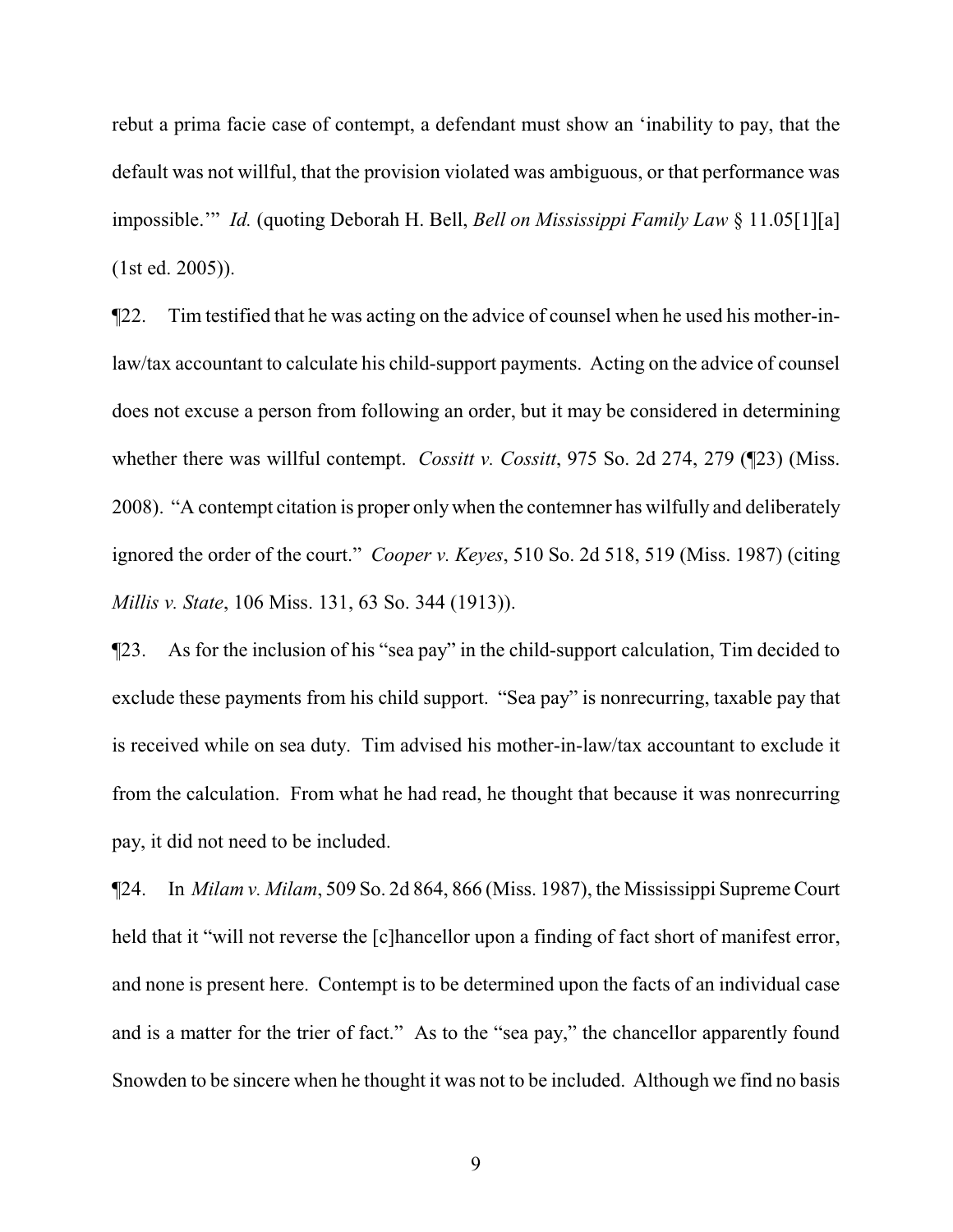for its exclusion from the calculation, we cannot say the chancellor erred in the decision not to hold Tim in contempt for failure to pay fourteen percent of his "sea pay."

¶25. As to the failure to include the BHA and BAS in the child-support calculation, as discussed above, we remand this issue to the chancellor to consider along with the calculation of the child-support arrearage. As discussed above, Donna has provided prima facie evidence of contempt for Tim's failure to follow the chancellor's order. On remand, the chancellor may determine whether this failure was willful and consider whether a contempt finding is proper.

¶26. As to Tim's decision to discontinue child-support payments believing Landen was emancipated, the chancellor did not find Tim in contempt, although the chancellor required Tim to pay Donna the outstanding child-support payments. Tim unilaterally decided to stop making his child-support payments because he thought that Landen was emancipated and was not then a full-time student. This decision was directly contrary to the child-support order, where Tim agreed:

Child support shall be paid until the said minor child reaches the age of [twenty-one] years; thereafter, assuming that [the] child is a full-time student, [the] parties shall equally share all college expenses for tuition, books, room [and] board[,] and other reasonable and necessary expenses up until the child reaches the age of [t]wenty-three (23) years.

¶27. The chancellor was manifestly wrong when he found Tim was not in contempt and in willful violation of the order. We note that although chancellors are awarded great discretion, we cannot find any evidence that would support the decision to not hold Tim in contempt for this action. As a result, on remand, we instruct the chancellor to consider an